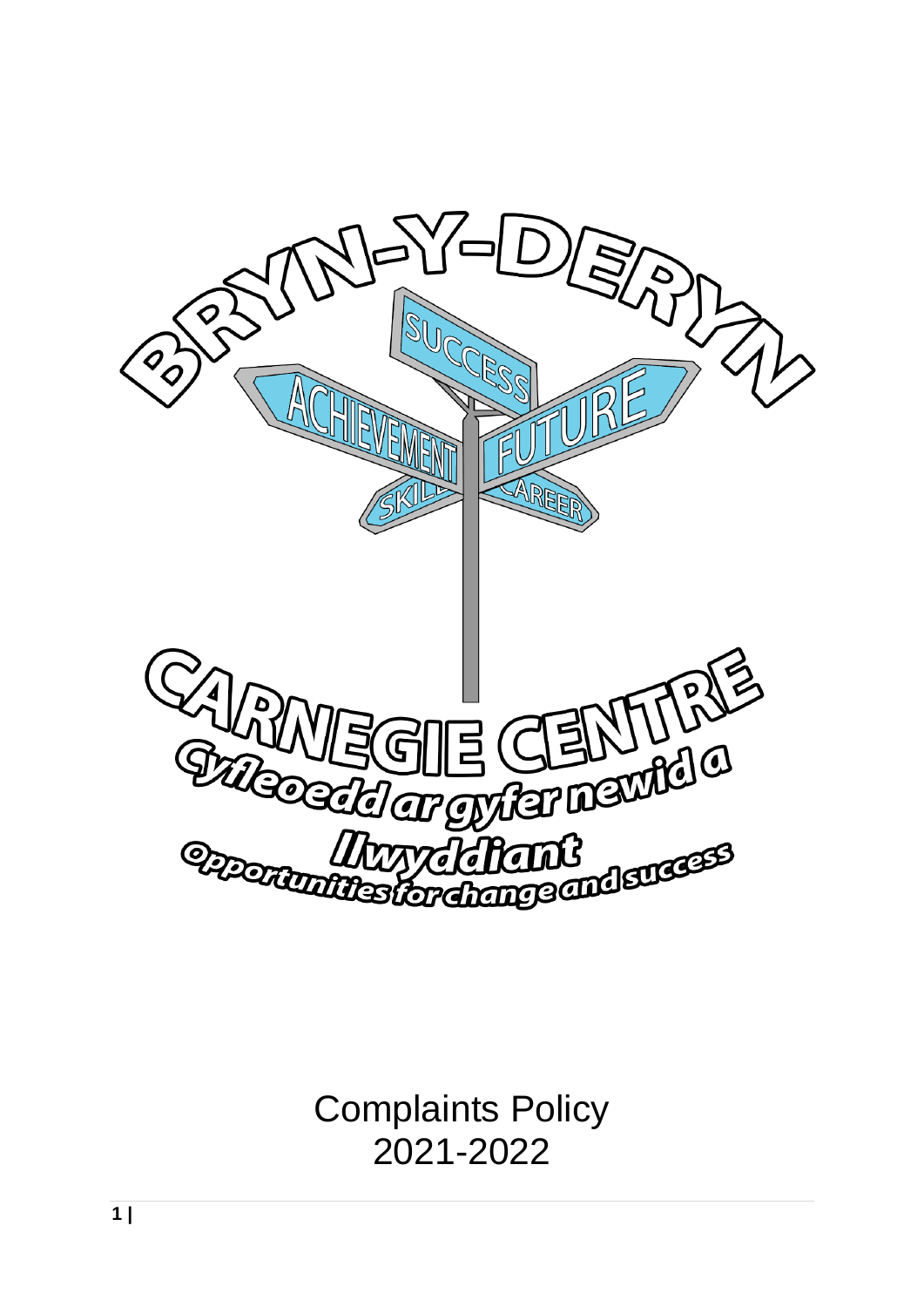This policy is based on the model policy guidance given by Welsh Government in Complaints procedures for school governing bodies in Wales - Welsh Government circular no: 011/2012

## **1. Introduction**

Bryn Y Deryn and Carnegie Centre (to be referred to as Bryn y Deryn or ByD) is committed to dealing effectively with complaints. We aim to clarify any issues about which you are not sure. If possible we will put right any mistakes we have made and we will apologise. We aim to learn from mistakes and use that experience to improve what we do.

Our definition of a complaint is 'an expression of dissatisfaction in relation to the school or a member of its staff that requires a response from the school.' This complaints procedure supports our commitment and is a way of ensuring that anyone with an interest in the school can raise a concern, with confidence that it will be heard and, if well-founded, addressed in an appropriate and timely fashion.

## **2. When to use this procedure**

When you have a concern or make a complaint we will usually respond in the way we explain below. Sometimes you might be concerned about matters that are not decided by the school, in which case we will tell you who to complain to. At other times you may be concerned about matters that are handled by other procedures, in which case we will explain to you how your concern will be dealt with. If your concern or complaint is about another body as well as the school (for example the local authority) we will work with them to decide how to handle your concern.

# **3. Have you asked us yet?**

If you are approaching us for the first time you should give us a chance to respond. If you are not happy with our response then you may make your complaint using the procedure we describe below. Most concerns can be settled quickly just by speaking to the relevant person in school, without the need to use a formal procedure.

### **4. What we expect from you**

We believe that all complainants have a right to be heard, understood and respected. But school staff and management committee have the same right. We expect you to be polite and courteous. We will not tolerate aggressive, abusive or unreasonable behaviour. We will also not tolerate unreasonable demands or unreasonable persistence or vexatious complaining. We have a separate policy to manage situations where we find that someone's actions are unacceptable.'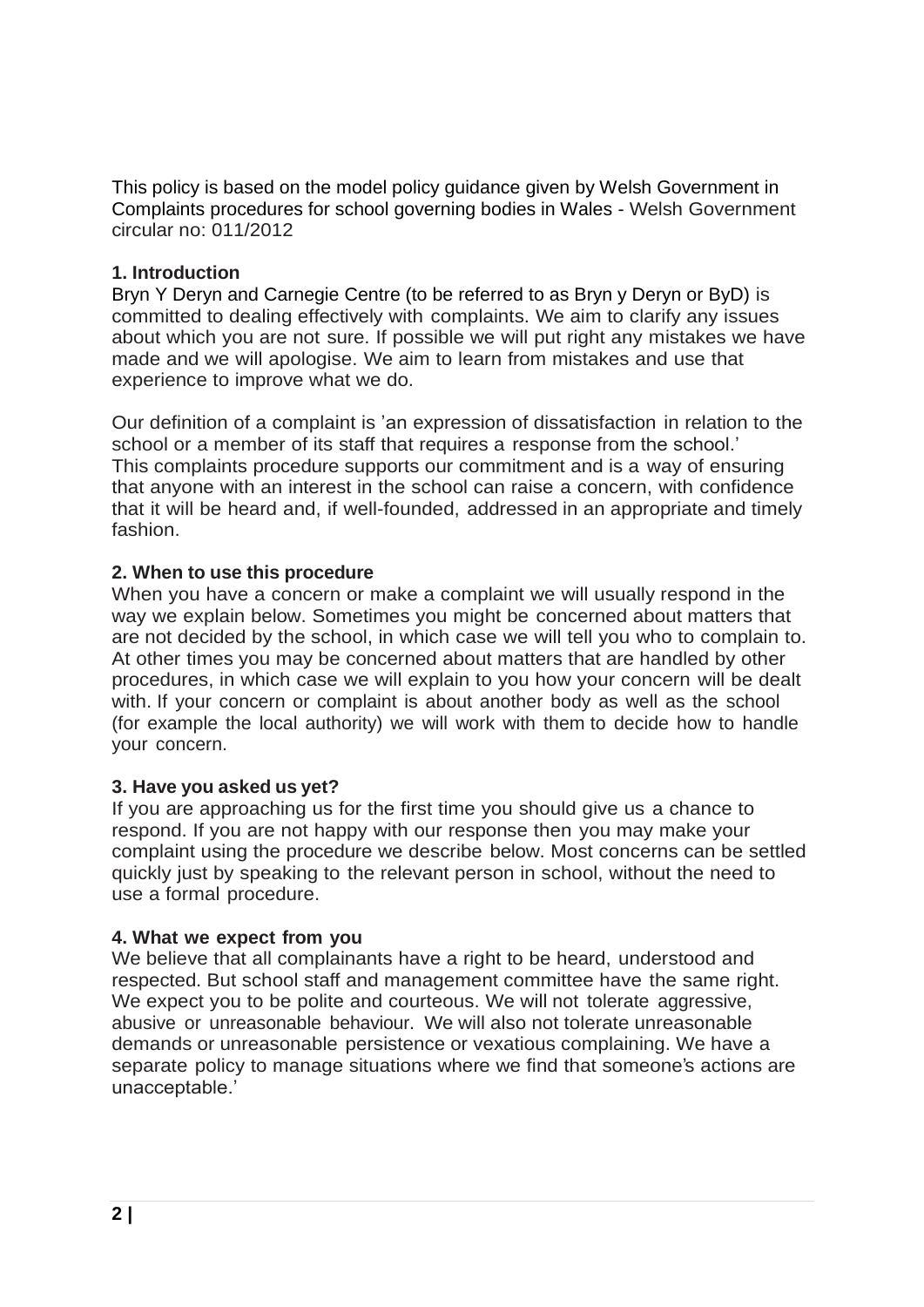# **5. Our approach to answering your concern or complaint**

We will consider all your concerns and complaints in an open and fair way. At all times the school will respect the rights and feelings of those involved and make every effort to protect confidential information.

Timescales for dealing with your concerns or complaints may need to be extended following discussion with you. We may ask for advice from the local authority. Some types of concern or complaint may raise issues that have to be dealt with in another way (other than this complaints policy), in which case we will explain why this is so, and will tell you what steps will be taken.

The management committee will keep the records of documents used to investigate your concern or complaint for seven years after it has been dealt with. Records will be kept in school and reviewed by the management committee after seven years to decide if they need to be kept for longer. Complaints that are made anonymously will be recorded but investigation will be at the discretion of the school depending on the nature of the complaint. Where complaints are considered to have been made only to cause harm or offence to individuals or the school, the management committee will ensure that records are kept of the investigations that are made and what actions are taken, including the reasons for 'no action'

## **6. Answering your concern or complaint**

The chart in Appendix A shows what may happen when you make a complaint or raise a concern. There are up to three Stages: A, B and C. Most complaints can be resolved at Stages A or B. You can bring a relative or companion to support you at any time during the process but you will be expected to speak for yourself. However, we recognise that when the complainant is a pupil it is reasonable for the companion to speak on their behalf and/or to advise the pupil. As far as possible, your concern or complaint will be dealt with on a confidential basis. However, there could be occasions when the person dealing with your concern or complaint will need to consider whether anyone else within the school needs to know about your concern or complaint, so as to address it appropriately. If you are a pupil under 16 and wish to raise a concern or bring a complaint we will ask for your permission before we involve your parent(s) or carer(s). If you are a pupil under 16 and are involved in a complaint in any other way, we may ask your parent(s) or carer(s) to become involved and attend any discussion or interview with you.

# **Stage A**

If you have a concern, you can often resolve it quickly by talking to a teacher or the well-being officer you should raise your concern as soon as you can; normally we would expect you to raise your issue within 10 school days of any incident. The longer you leave it the harder it might be for those involved to deal with it effectively. If you are a pupil, you can raise your concerns with your school council representative, form tutor or a teacher chosen to deal with pupil concerns. This will not stop you, at a later date, from raising a complaint if you feel that the issue(s) you have raised have not been dealt with properly.

We will try to let you know what we have done or are doing about your concern normally within 10 school days, but if this is not possible, we will talk to you and agree a revised timescale with you.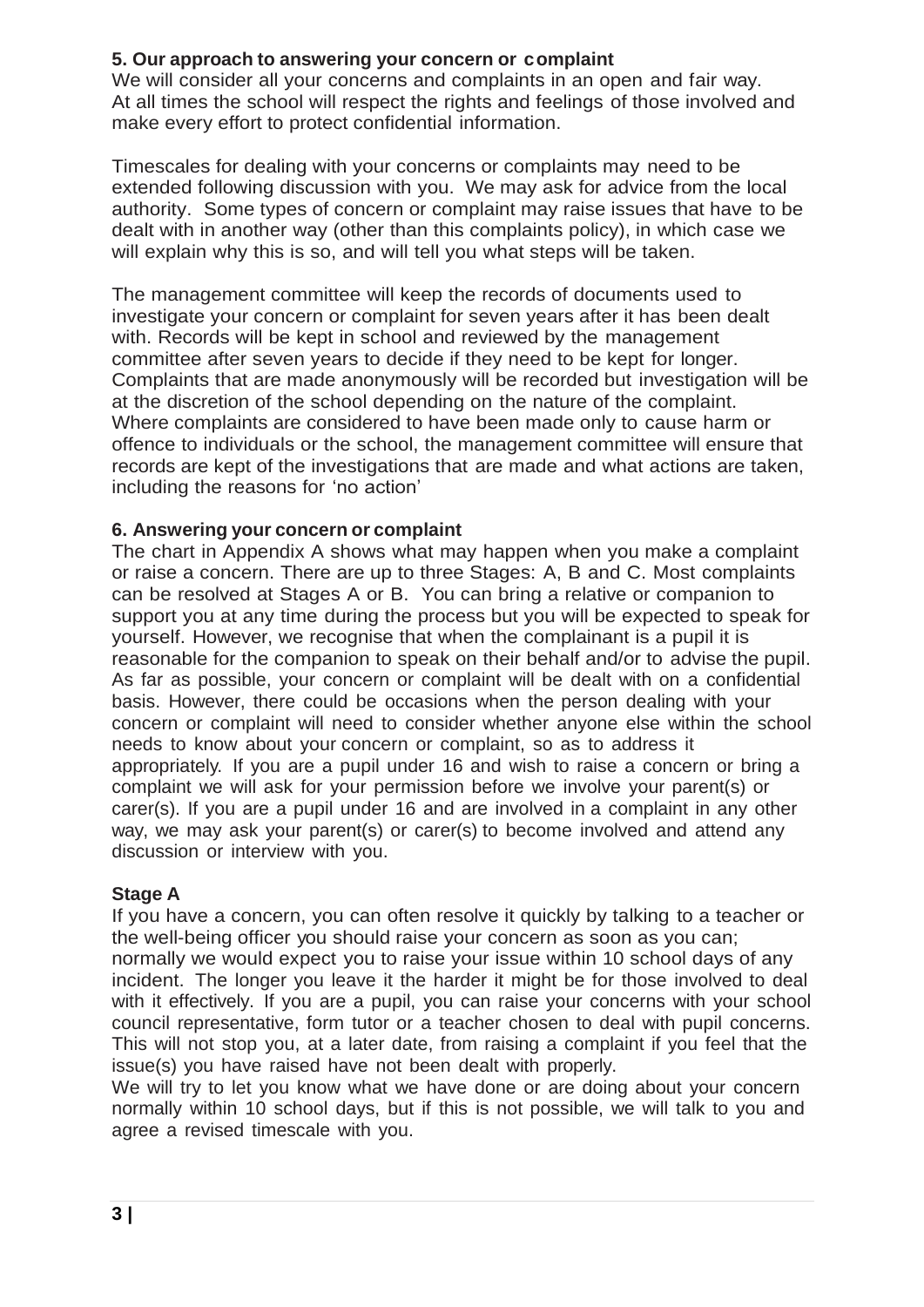The person overseeing your concern or complaint will keep you informed of the progress being made. This person will also keep a log of the concern for future reference.

## **Stage B**

In most cases, we would expect that your concern is resolved informally. If you feel that your initial concern has not been dealt with appropriately you should put your complaint in writing to the head of centre.

We would expect you to aim to do **this within five school days of receiving a response to your concern as it is in everyone's interest to resolve a complaint as soon as possible**.

If your complaint is about the head of centre, you should put your complaint in writing to the chair of management committee, addressed to the school, to ask for your complaint to be investigated. In all cases, the deputy head of centre can help you to put your complaint in writing if necessary. If you are involved in any way with a complaint, the deputy head of centre (or other member of staff of your choice will explain what will happen and the sort of help that is available to you. Bryn y Deryn will invite you to discuss your complaint at a meeting. Timescales for dealing with your complaint will be agreed with you. We will aim to have a meeting with you and to explain what will happen, normally within 10 school days of receiving your letter. The school's designated person will complete the investigation and will let you know the outcome in writing within 10 school days of completion.

## **Stage C**

It is rare that a complaint will progress any further. However, if you still feel that your complaint has not been dealt with fairly, you should write, through the school's address, to the chair of management committee setting out your reasons for asking the management committee's complaints committee to consider your complaint. You do not have to write down details of your whole complaint again.

If you prefer, instead of sending a letter or e-mail, you can talk to the chair of management committee or deputy head of centre who will write down what is discussed and what, in your own words, would resolve the problem. We would normally expect you to do this within five school days of receiving the school's response.

You will be asked to read the notes or will have the notes read back to you and then be asked to sign them as a true record of what was said. We will let you know how the complaint will be dealt with and will send a letter to confirm this. The complaints committee will normally have a meeting with you within 15 school days of receiving yourletter. The letter will also tell you when all the evidence and documentation to be considered by the complaints committee must be received. Everyone involved will see the evidence and documentation before the meeting, while ensuring that people's rights to privacy of information are protected. The letter will also record what we have agreed with you about when and where the meeting will take place and what will happen. The timescale may need to be changed, to allow for the availability of people, the gathering of evidence or seeking advice. In this case, the person dealing with the complaint will agree a new meeting date with you.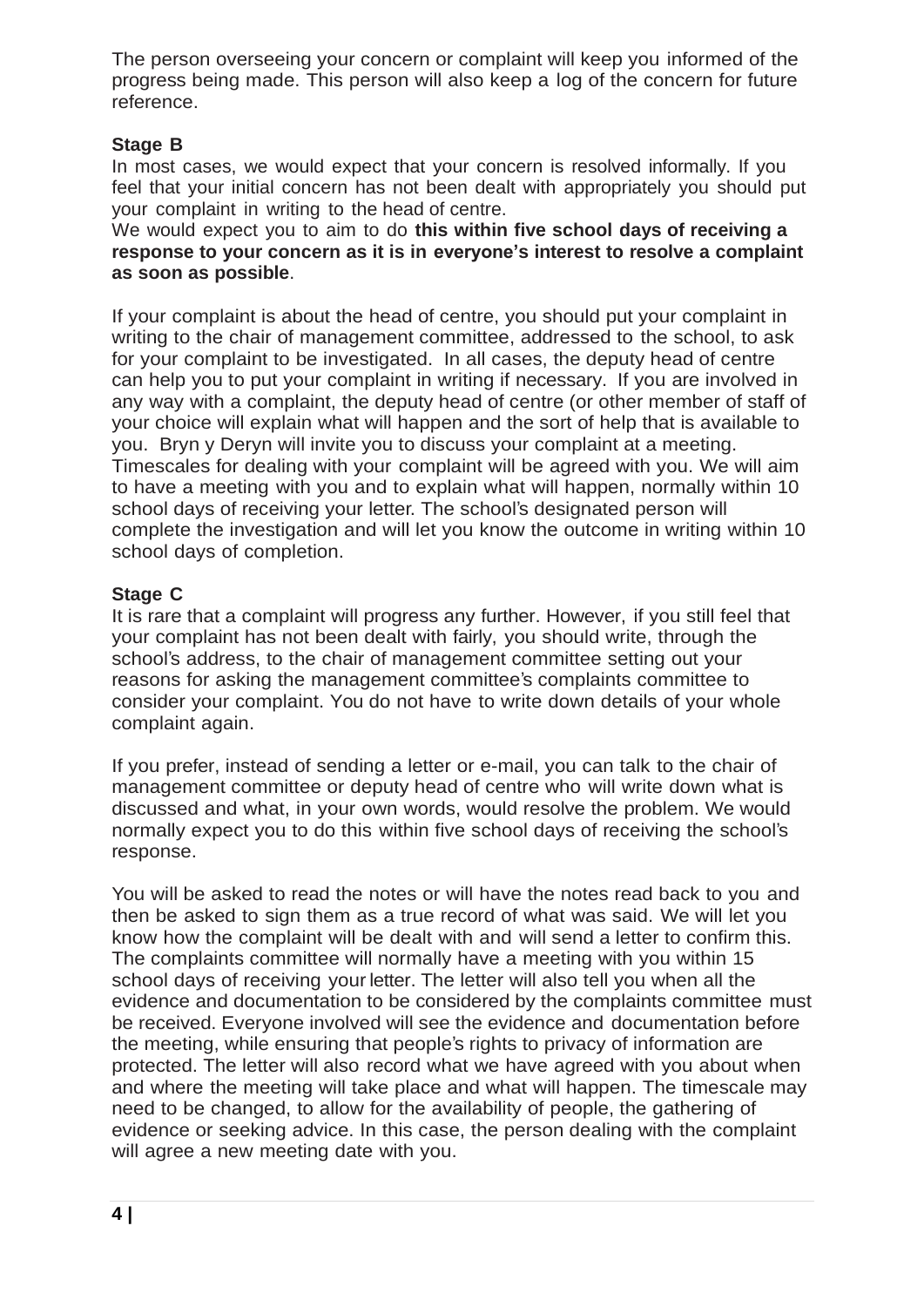Normally, in order to deal with the complaint as quickly as possible, the complaints committee will not reschedule the meeting more than once. If you ask to reschedule the meeting more than once, the committee may think it reasonable to make a decision on the complaint in your absence to avoid unnecessary delays.

We will write to you within 10 school days of the meeting explaining the outcome of the management committee's complaints committee's consideration .

We will keep records of all conversations and discussions for the purpose of future reference and review by the full management committee. These records will be kept for a minimum of seven years.

The management committee's complaints committee is the final arbiter of complaints.

### **7. Special circumstances**

Where a complaint is made about any of the following the complaints procedure will be applied differently.

### **A member of the management committee or group of members**

The concern or complaint will be referred to the chair of management committee for investigation. The chair may alternatively delegate the matter to another member of the management committee for investigation. Stage B onwards of the complaints procedure will apply.

### **The chair of the management committee or head of centre and chair of the management committee**

The vice chair of the management committee will be informed and will investigate it or may delegate it to another member of the management committee. Stage B onwards of the complaints procedure will apply.

### **Both the chair of the management committee and vice chair of the management committee**

The complaint will be referred to the clerk to the management committee who will inform the chair of the complaints committee. Stage C of the complaints procedure will then apply.

### **The whole management committee**

The complaint will be referred to the clerk to the management committee who will inform the head of centre, chair of **the** management committee, local authority and, commissioning school.

The authorities will usually agree arrangements with the management committee for independent investigation of the complaint.

### **The Head of Centre**

The concern or complaint will be referred to the chair of management committee who will undertake the investigation or may delegate it to another member of the management committee. Stage B onwards of the complaints procedure will apply.

In all cases the school and management committee will ensure that complaints are dealt with in an unbiased, open and fair way.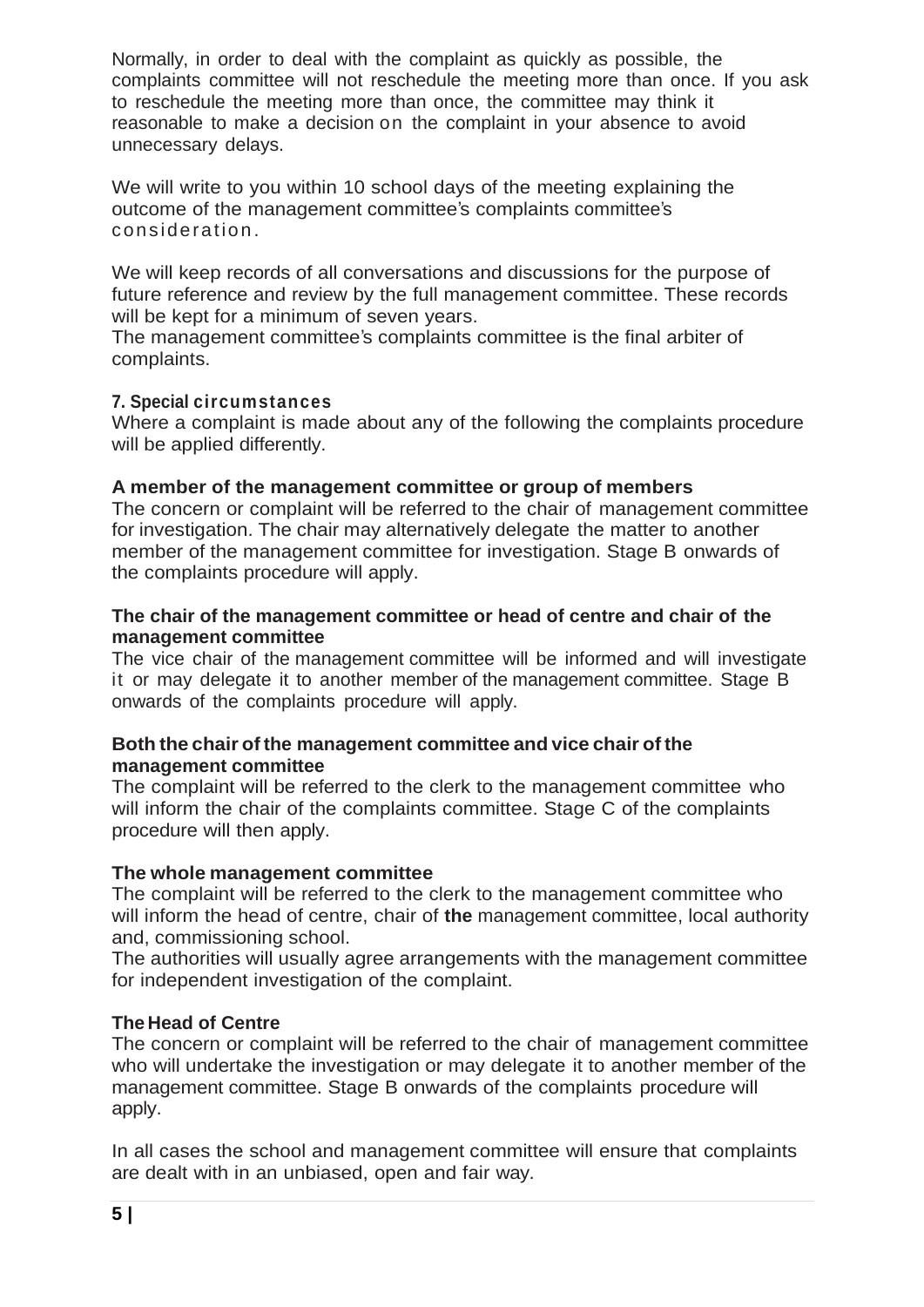## **8. Our commitment to you**

We will take your concerns and complaints seriously and, where we have made mistakes, will try to learn from them.

If you need help to make your concerns known we will try and assist you. If you are a young person and need extra assistance the Welsh Government has established MEIC which is a national advocacy and advice helpline for children and young people. Advice and support can also be accessed from the Children's Commissioner for Wales.

MEIC may be contacted by free phone: 0808 802 3456, or text: 84001. This service is operated 24 hours a day.

The Children's Commissioner for Wales can be contacted by free phone: 0808 801 1000 (Monday to Friday 9a.m. to 5p.m.), text: 80 800 (start your message with COM) or e-mail: [advice@childcomwales.org.uk](mailto:advice@childcomwales.org.uk)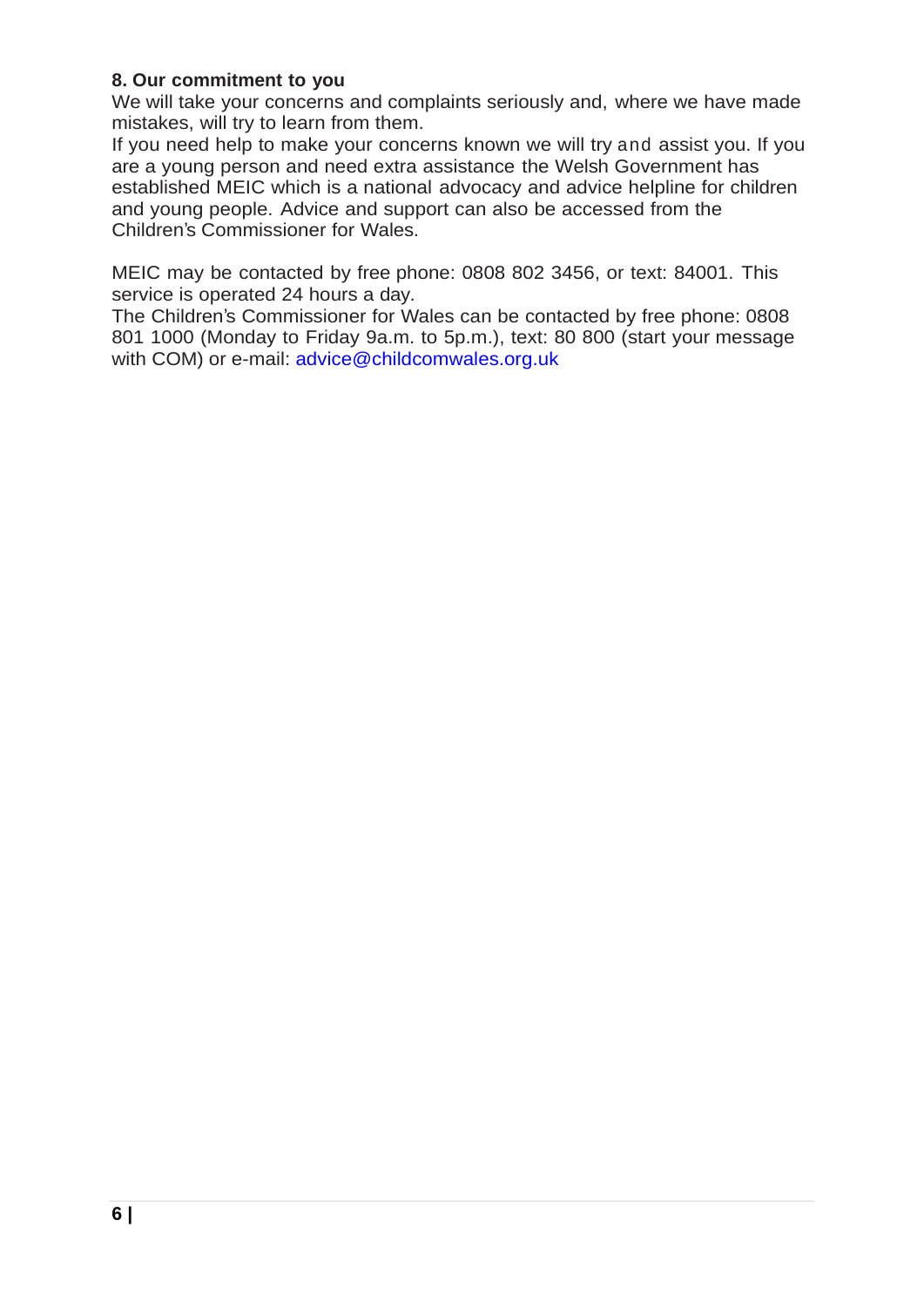#### **Complaints Procedure**

It is the aim of all staff at Bryn y Deryn to work in partnership with parents, carers and the multi-disciplinary agencies involved with the school. Should a complaint be necessary the stages of the complaints procedure are outlined below. A full policy is available on request.

#### **Stages for handling Complaints**



- If the complaint is about the Head of Centre you should write to the Management Committee
- If the complaint is about the Chair of the Management Committee you should write to the vice chair • All timescales shown are targets and are flexible, however it is in everyone's best interest to resolve as soon as possible.
- The school will work with you to ensure that the time allowed to deal with your concern or complaint is reasonable and helps to achieve an answer to the problem

Date Ratified: Feb 2018 – reviewed annually